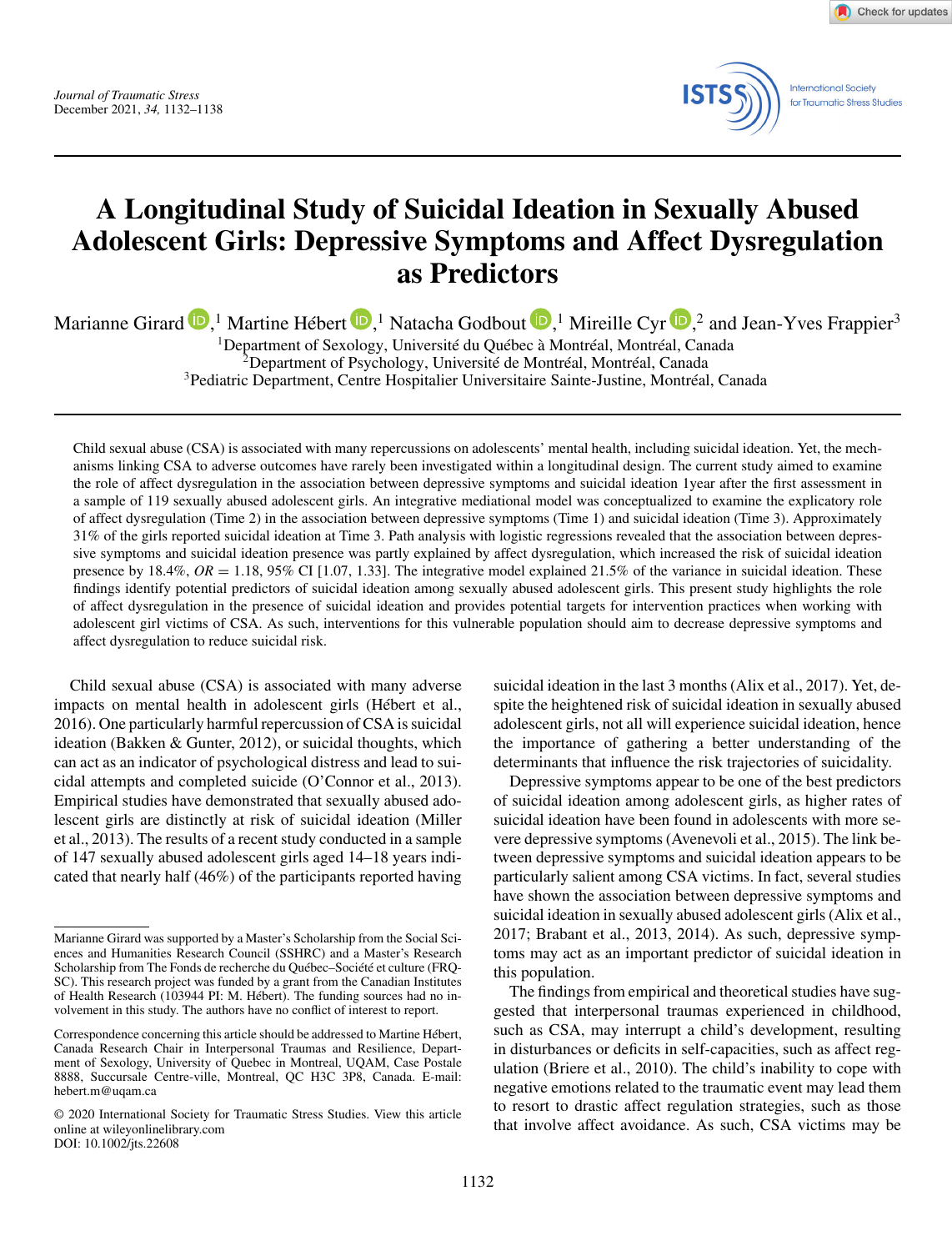more likely to experience affect dysregulation (Briere et al., 2010), which is defined as the difficulty or inability to identify one's own emotions, differentiate and express them appropriately, and modulate and regulate them adequately (Cook et al., 2005). The association between depressive symptoms and suicidal ideation in sexually abused adolescent girls may be explained by the presence of affect dysregulation. Despite this, affect dysregulation is poorly documented in this population. A recent study found a significant association between emotional reactivity and suicidal ideation in adolescent psychiatry inpatients with a history of CSA (DeCou & Lynch, 2019). In addition, affect dysregulation has been associated with a large spectrum of psychiatric symptoms and conditions, such as depression and suicidality (Bekh Bradley et al., 2011). Consequently, affect dysregulation may ensue from overwhelming negative emotions, including those associated with depressive symptoms, that are linked to a history of trauma exposure and exacerbate the development of multiple mental health problems, such as suicidal ideation, thus emphasizing the need for further research that uses longitudinal designs to better ascertain its role.

Despite previous literature that has identified significant associations between depressive symptoms and suicidal ideation in adolescent CSA victims, to our knowledge, no studies have yet examined the potential underlying role of affect dysregulation in an integrative longitudinal model. The present exploratory study aimed to examine affect dysregulation as a mediator between depressive symptoms and suicidal ideation among sexually abused adolescent girls. We expected that higher initial levels of depressive symptoms at Time 1 (T1) would be associated with higher levels of affect dysregulation as assessed 6 months later (Time 2 [T2]), which, in turn, would be associated with suicidal ideation 1 year after the first assessment (Time 3 [T3]). As such, it was expected that depressive symptoms would be linked to suicidal ideation through affect dysregulation over a 1-year assessment period.

#### **Method**

#### **Participants and Procedure**

Individuals aged 14–18 years were recruited in Quebec (Canada) through four specialized clinical settings that offered services (i.e., psychological treatment or support services) following disclosure of CSA. The sample was composed of 119 adolescent girl victims of sexual abuse. In total,  $58.8\%$  ( $n =$ 70) of the sample completed all three assessments and 41.2%  $(n = 49)$  completed assessments at only two points. At T1  $(N = 119)$ , the mean participant age was 15.5 years  $(SD = 1.1)$ . Participants were reevaluated approximately 6 months (i.e., T2;  $n = 108$ ) and 12 months after the first assessment (i.e., T3;  $n =$ 81). Sociodemographic and abuse characteristics of the sample are presented in Table 1.

The study consisted of three assessments that involved meetings between a research assistant and the adolescent, who com-

#### **Table 1**

*Sociodemographic and Abuse Characteristics*

| Characteristic                         | $\%$ |
|----------------------------------------|------|
| Age at first assessment (years)        |      |
| 14–15                                  | 53.8 |
| 16                                     | 23.5 |
| $17 - 18$                              | 22.7 |
| Nationality                            |      |
| Born in Canada, parents born in        | 69.5 |
| Canada                                 |      |
| Born in Canada, one or two parents     | 19.5 |
| born outside Canada                    |      |
| Born outside of Canada                 | 11.0 |
| Language spoken at home                |      |
| French                                 | 87.4 |
| English                                | 4.2  |
| Other                                  | 8.4  |
| Age of onset of sexual abuse (years)   |      |
| < 6                                    | 7.0  |
| >7                                     | 93.0 |
| Type of abuse                          |      |
| Less severe (i.e., fondling or no      | 16.0 |
| contact)                               |      |
| Severe (i.e., penetration or attempted | 84.0 |
| penetration)                           |      |
| Frequency of abuse                     |      |
| One or a few episodes                  | 67.8 |
| Chronic or repetitive episodes ( $> 6$ | 32.2 |
| months duration)                       |      |
| Relationship to the abuser             |      |
| Stranger                               | 14.7 |
| Acquaintance                           | 40.5 |
| Dating partner                         | 6.9  |
| Family member                          | 37.9 |
| Presence of at least one other type of |      |
| abuse                                  |      |
| N <sub>0</sub>                         | 61.6 |
| Yes                                    | 38.4 |
| Cooccurrence of other abuse by type    |      |
| Physical abuse                         | 16.0 |
| Psychological abuse                    | 22.3 |
| Neglect                                | 18.9 |
| Exposure to domestic violence          | 15.7 |
| <b>Bullying</b>                        | 17.9 |
|                                        |      |

pleted self-report questionnaires either alone or with the assistance of the research assistant. Participants received a gift card as compensation for each assessment. The study was approved by the Human Research Review Committee of the Université du Québec à Montréal and the Ethics comity of Centre Hospitalier Universitaire Sainte-Justine.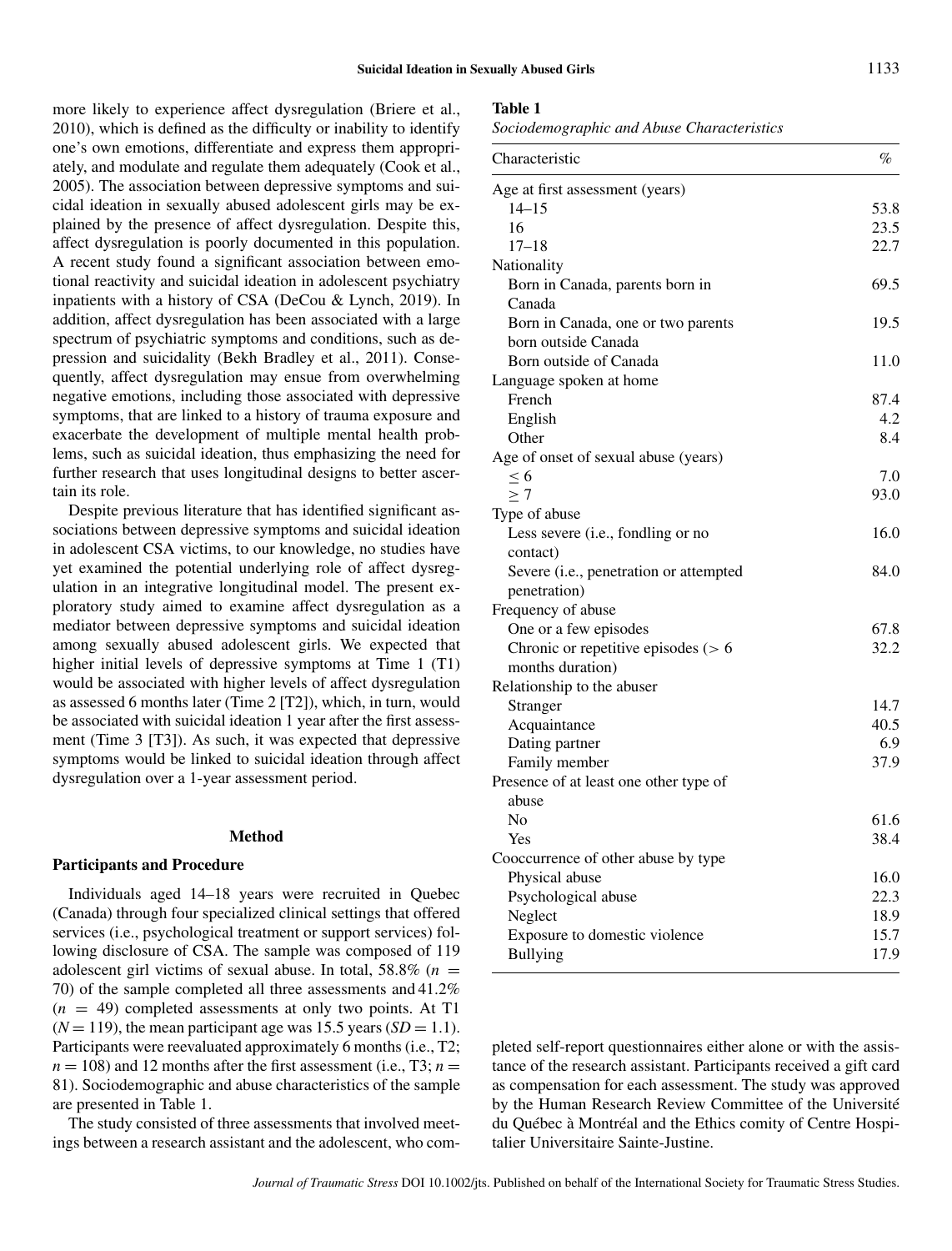# **Measures**

#### *Depressive Symptoms*

Depressive symptoms were measured at T1 using the 20-item Negative Affectivity subscale of the French version of Youth Self-Report for Ages 11–18 (YSR; Achenbach & Rescorla, 2001). Participants indicated the frequency with which they experienced depressive symptoms within the past 3 months, rating responses on a 3-point Likert scale ranging from 0 (*not true*) to 2 (*very true or often true*). The scale originally contained 21 items, including one item related to suicidal ideation, which was excluded from the analyses to properly examine the association between depressive symptoms and suicidal ideation. Total scores ranged from 0 to 40, with higher scores reflecting more severe depressive symptoms. The original scale has demonstrated high internal consistency (Cronbach's  $\alpha = .81$ ; Achenbach & Rescorla, 2001). In the present sample, the Cronbach's alpha value was .87.

#### *Affect Dysregulation*

Affect dysregulation was assessed at T2 using seven items from a French version of the Difficulties in Emotion Regulation Scale (DERS; Gratz & Roemer, 2004). This short-form instrument measures five dimensions of affect dysregulation: lack of awareness of emotional responses, nonacceptance of emotional responses, limited access to emotion regulation strategies perceived as effective, difficulties controlling impulses when experiencing negative emotions, and difficulties engaging in goaldirected behaviors when experiencing negative emotions (Gratz & Roemer, 2004). Participants indicated the extent to which they use dysfunctional affect regulation strategies (e.g., "When I'm upset, I lose control over my behavior"), rating responses on a 5-point Likert scale ranging from 1 (*false*) to 5 (*true*). Total scores ranged from 7 to 35, with higher scores reflecting more intense affect dysregulation. Internal consistency was marginal in the current sample, Cronbach's  $\alpha = .63$ .

## *Suicidal Ideation*

Suicidal ideation was assessed at all time points using the suicidal ideation evaluation item within the National Longitudinal Survey of Children and Youth (Statistics Canada, 2007). The item asks, "In the last 6 months, have you seriously thought of committing suicide?" In the present study, suicidal ideation was considered at T3 in the final model.

#### *Abuse-Related and Sociodemographic Characteristics*

A questionnaire was used at T1 to gather information on participants' age, nationality, primary language, and occupation. Characteristics related to CSA (i.e., the severity of abuse, frequency of abuse, relationship to the abuser, age of onset) and cumulative interpersonal traumatic experiences were collected using an adapted version (Hébert & Cyr, 2010) of the History of Victimization Form (HVF; Wolfe et al., 1987), which was completed by the caseworker.

Participants' age, recruitment setting, CSA severity, and cumulative trauma history were used as control variables in the present study. Settings that offered only referral services were coded as 0 (i.e., nonpsychological treatment), whereas settings that offered individual or group intervention were coded as 1 (i.e., psychological treatment). A CSA severity score (range: 0–4) was summed based on the following indicators: severity of abuse  $(0 = \text{less severe abuse involving fondling or no})$ contact;  $1 =$  severe abuse involving penetration or attempted penetration), frequency of abuse ( $0 =$  one or a few episode(s);  $1 =$  chronic or repeated episodes), relationship to the abuser  $(0 =$  stranger, acquaintance, partner, distant family member; 1  $=$  parental figure), age of onset of sexual abuse (0 = 7 years or older;  $1 = 6$  years or younger). A score of cumulative trauma exposure (range: 0–5) was compiled based on the presence of a history of physical abuse, psychological abuse, neglect, exposure to domestic violence, and bullying.

#### **Data Analysis**

Descriptive analyses and multiple regressions were conducted using SPSS (Version 26) to examine the distribution of and associations between all variables. There were missing data on the independent variable—depressive symptoms  $(n = 3)$  which was handled using listwise deletion. A missing values analysis indicated that Little's (1988) Missing Completely at Random (MCAR) test was not significant,  $\chi^2$ (4, *N* = 119) = 2.98,  $p = .562$ , meaning that there was no evidence to suggest that the data were not MCAR.

To test the hypothesized mediational model, correlations and path analyses were tested using M*plus* (Version 8.4; Muthén & Muthén, 1998–2017). This software accounted for missing data on the dependent variables—affect dysregulation  $(n = 11)$ and suicidal ideation  $(n = 38)$ —through the use of full information maximum likelihood (FIML) and Monte Carlo integration, which uses randomly generated integration points. The maximum likelihood estimator was used to obtain odds ratios (*OR*s; i.e., logistic regression with logit function) and accomplish bootstrapping analyses using M*plus* (Muthén & Muthén, 1998–2017).

To examine affect dysregulation as a mediator, the significance of direct effects (i.e., path coefficients from depressive symptoms to suicidal ideation) and indirect effects (i.e., the product of the path coefficients from depressive symptoms to affect dysregulation and from affect dysregulation to suicidal ideation) were processed using 95% bootstrap confidence intervals (MacKinnon et al., 2007).

#### **Results**

## **Descriptive Statistics and Correlations**

### *Depressive Symptoms*

At T1, the mean participant score on the YSR Negative Affectivity subscale was  $17.49$  ( $SD = 8.28$ ). The results of *t* tests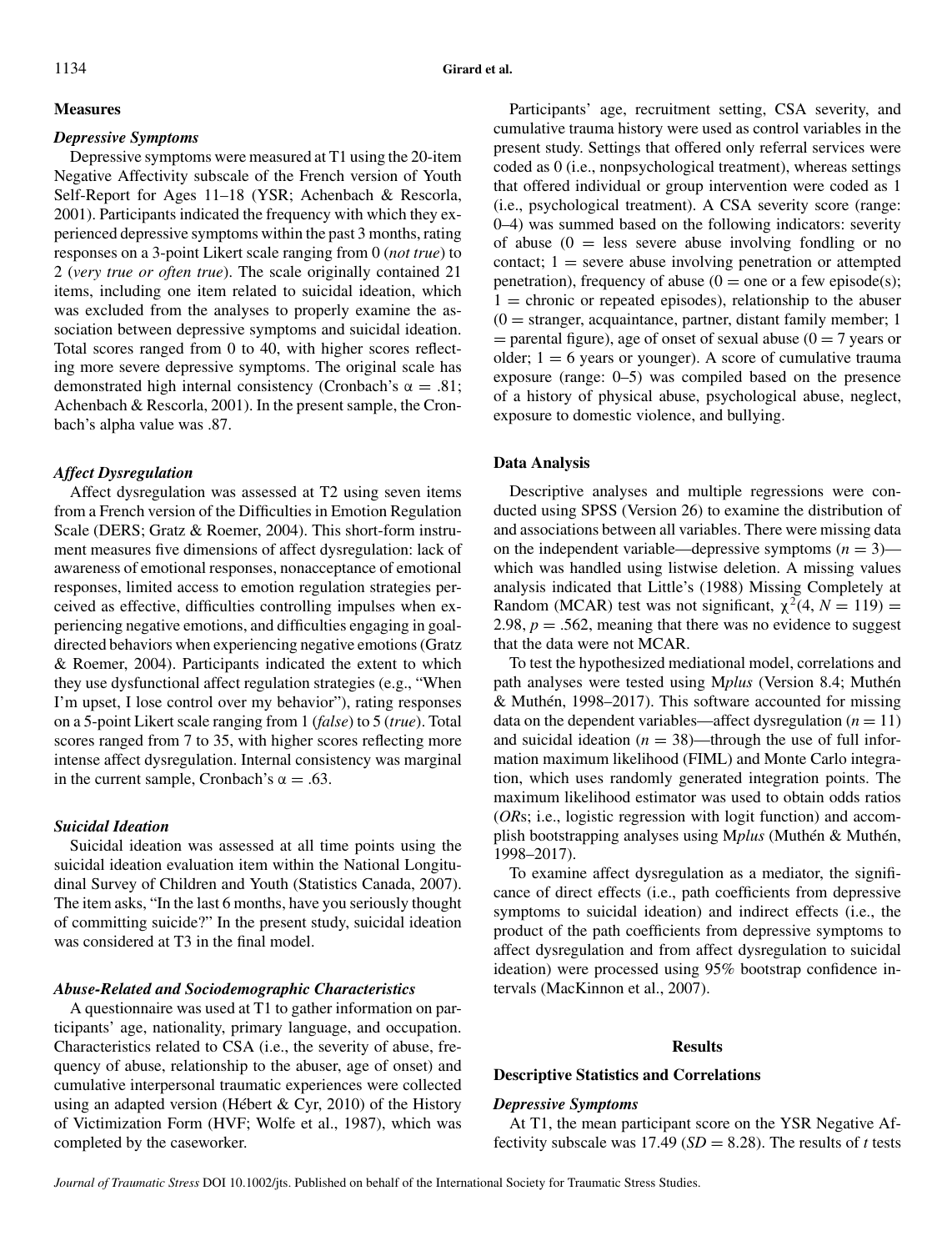| Table 2                                                               |  |  |
|-----------------------------------------------------------------------|--|--|
| Means, Standard Deviations, Reliability, and Correlation Coefficients |  |  |

| Variable                            | 1 | 2      | 3        | $\overline{4}$ | 5       | 6        | 7        | $\boldsymbol{M}$ | SD   | Cronbach's $\alpha$ |
|-------------------------------------|---|--------|----------|----------------|---------|----------|----------|------------------|------|---------------------|
| $1. \text{Age}$                     |   | $-.12$ | $-.16$   | $-.01$         | .16     | $-.08$   | .02      | 15.45            | 1.14 |                     |
| $2.$ Setting $^{\circ}$             |   |        | $.33***$ | .48***         | $.21*$  | $-.03$   | .02      |                  |      |                     |
| 3. CSA<br>characteristics           |   |        |          | $.30**$        | $.29**$ | .01      | .11      | 1.51             | .88  |                     |
| 4. Cumulative<br>trauma<br>exposure |   |        |          |                | .09     | $-.01$   | .16      | .77              | 1.24 |                     |
| 5. Depressive<br>symptoms           |   |        |          |                |         | $.41***$ | $.37***$ | 17.65            | 7.98 | .87                 |
| 6. Affect<br>dysregulation®         |   |        |          |                |         |          | $.47***$ | 19.54            | 5.38 | .63                 |
| 7. Suicidal<br>ideation             |   |        |          |                |         |          |          |                  |      |                     |

*Note.* CSA = childhood sexual abuse.<br><sup>a</sup>Coded as 0 = does not involve a psychological treatment, 1 = psychological treatment. <sup>b</sup>Coded as a sum of severity indicators (possible scores range: 0–4). <sup>c</sup>Coded as a sum of abuse experiences (possible scores range: 0–5). <sup>d</sup>Measured using the YSR (possible scores range: 0–40). <sup>e</sup>Measured using the DERS (possible scores range: 7–35). <sup>f</sup>Coded as 0 = absence of suicidal ideation, 1 = presence of suicidal ideation.

and one-way analyses of variance (ANOVAs) between control variables and depressive symptoms indicated that the scores for depressive symptoms did not differ across CSA characteristics,  $F(4, 106) = .99$ ,  $p = .415$ , but did differ with regard to setting, *t*(117) = −2.35, *p* = .020, and age, *F*(4, 114) = 3.12, *p* = .018, whereby older participants who were recruited from settings that offered psychological treatment presented with higher levels of depressive symptoms. Although there is no cutoff score for the YSR Negative Affectivity subscale, the clinical score for internalizing problems (i.e., anxious/depressed symptoms, withdrawal/depressed symptoms, somatic complaints; Achenbach & Rescorla, 2001) was examined to assess the general level of psychological distress in the sample. A total of 67.2% of the girls reached the clinical threshold for internalizing problems at T1.

#### *Affect Dysregulation*

Participants presented a mean score of 19.54 (*SD* = 5.41) on the affect dysregulation questionnaire at T2. Results of *t* tests and one-way ANOVAs between control variables and affect dysregulation indicated that the scores for affect dysregulation did not differ across CSA characteristics,  $F(4, 98) = 1.22$ ,  $p =$ .307; age,  $F(4, 103) = 1.44$ ,  $p = .226$ ; or setting,  $t(106) = 26$ ,  $p = .798$ .

#### *Suicidal Ideation*

Among participants, 30.9% (*n* = 25) reported suicidal ideation at T3, indicating that approximately 1 in 3 sexually abused adolescent girls had experienced suicidal ideation in the last 6 months. Among participants who reported suicidal ideation at T3, 56.0% reported having suicidal ideation at T1

and T2 as well, indicating that  $13.1\%$  ( $n = 14$ ) of all participants maintained suicidal ideation across the three assessments.

# *Correlations*

Point-biserial and Pearson correlations were computed between all study and control variables and are presented in Table 2 along with descriptive statistics (i.e., mean values, standard deviation, score range, reliability) for each variable.

# *Integrative Model of the Mediating Role of Affect Dysregulation in the Association Between Depressive Symptoms and Suicidal Ideation*

First, the direct path from depressive symptoms to suicidal ideation was found to be significant,  $\beta = .36$ ,  $SE = .12$ , 95% CI [.12, .60],  $p = .008$ , indicating a positive association. Depressive symptom severity increased the odds of suicidal ideation presence by 8.5%, *OR* = 1.09, 95% CI [1.02, 1.15]. Second, when the mediator was added, the direct path became nonsignificant,  $\beta = .20$ ,  $SE = .13$ ,  $95\%$  CI [-.06, .46],  $p = .136$ . As shown in Figure 1, the relation between depressive symptoms and affect dysregulation was statistically significant,  $\beta = .44$ , *SE* = .08, 95% CI [.26, .57],  $p < .001$ , as was the relation between affect dysregulation and suicidal ideation, β = .46, *SE* = .12, 95% CI [.10, .64],  $p = .003$ . The results showed a statistically significant indirect association between depressive symptoms and suicidal ideation through affect dysregulation,  $β =$ .19, *SE* = .07, 95% CI [.07, .31], *p* = .004, with significant bootstrap confidence intervals,  $B = 0.05$ , 95% CI [0.02, 0.11]. Affect dysregulation increased the odds of the presence of suicidal ideation by 18.4%,  $OR = 1.18$ , 95% CI [1.07, 1.33]. More precisely, path analyses showed that depressive symptoms were positively associated with affect dysregulation, which, in turn,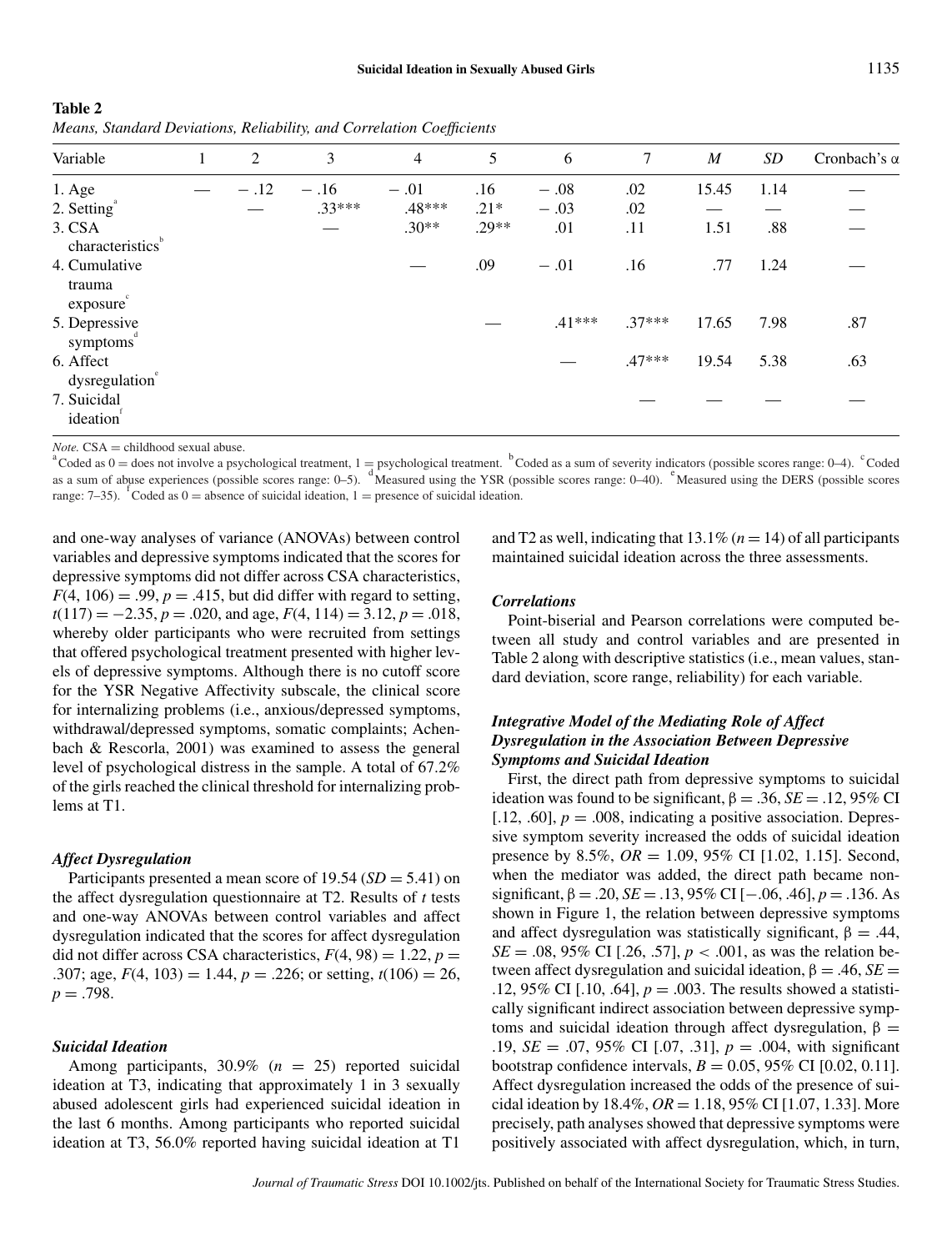#### **Figure 1**

*Integrative Model of the Mediating Role of Affect Dysregulation in the Association Between Depressive Symptoms and Suicidal Ideation*



*Note*. T1 = Time 1; T2 = Time 2; T3 = Time 3.  $OR =$  odds ratio.  $*_{p}$  < .05. \*\**p* < .01. \*\*\**p* < .001.

increased the odds of suicidal ideation. Overall, the integrative model accounted for 21.5% (i.e., pseudo  $R^2$ ; McKelvey & Zavoina, 1975) of the variance in suicidal ideation. There were no significant effects of age, setting, CSA characteristics, and cumulative trauma exposure in the tested model; thus, these variables were removed from the final model, as controlling for the effect of these variables did not change the significance or strength of the associations between the study variables.

To assess the strength of the present mediational model across participants, the presence of suicidal ideation at T1 and T2 was added as a covariate in the final model. The results of these additional analyses revealed that controlling for the effect of suicidal ideation at T1 did not predict suicidal ideation at T3,  $\beta = .20$ ,  $SE = .12$ ,  $p = .094$ . However, the results also revealed that controlling for the effect of suicidal ideation at T2 predicted suicidal ideation at T3,  $\beta = .65$ ,  $SE = .09$ ,  $p <$ .001, and the indirect path became nonsignificant. These additional results must be considered carefully, as the small sample size may have impacted the statistical power and may not have allowed for the inclusion of additional variables in the model. These exploratory outcomes, therefore, need to be replicated within larger samples.

#### **Discussion**

The current study aimed to explore whether the association between depressive symptoms and suicidal ideation in sexually abused adolescent girls can be partly explained by their level of affect dysregulation. More specifically, we tested the hypothesis that higher levels of depressive symptoms at T1 would exacerbate affect dysregulation 6 months later (i.e., T2), which would, in turn, instigate the presence of suicidal ideation 1 year after the first assessment (i.e., T3). In our sample, approximately 1 in 3 girls (30.9%) reported suicidal ideation 1 year after the first assessment (T3). More than half (56.0%) of the participants reported having suicidal ideation at the two prior assessments as well, indicating that more than 1 in 10 girls (13.1%) in the total sample maintained suicidal ideation across the three assessments. The prevalence of suicidal ideation at T3 in our study differs from those reported in previous studies conducted within samples of sexually abused adolescent girls (e.g., approximately 64%; Brabant et al., 2013). This is not surprising, as some previous studies have measured lifetime suicidal ideation, whereas our study measured suicidal ideation within the past 6 months.

Following our hypothesis, all study variables were related. Although to our knowledge, the proposed mediational model was never examined before within a sample of sexually abused adolescent girls, the current results corroborate past findings that have shown the various associations between depressive symptoms, affect dysregulation, and suicidal ideation (Alix et al., 2017; Bekh Bradley et al., 2011; Brabant et al., 2013). Yet, previous studies have had significant methodological differences (e.g., cross-sectional vs. longitudinal; community sample vs. clinical sample) and have failed to examine affect dysregulation as an explicative mechanism in the association between depressive symptoms and suicidal ideation. Overall, our study palliated gaps in the empirical literature, namely the considerable contribution of affect dysregulation within a clinical sample of sexually abused adolescent girls. More precisely, affect dysregulation was shown to act as an explanatory mechanism in the association between depressive symptoms and suicidal ideation. As such, higher levels of depressive symptoms led to higher ratings of affect dysregulation 6 months later, which in turn, was associated with the presence of suicidal ideation 1 year after the first assessment.

The conceptualized model within the present study suggests that affect dysregulation, like affect avoidance, may result from a perceived overwhelming psychological distress (i.e., a depressed mood) that can result from a traumatic experience. Faced with the lack of adequate affect regulation strategies, the incomprehension of their feelings, or suppression of their emotions, girls may start thinking about suicide as a way to cope with their psychological and emotional burden.

Surprisingly, CSA characteristics were not associated with suicidal ideation in the current study. However, the limited assessment of the characteristics of the abuse experienced and the overall high degree of severity of CSA among our sample might have precluded significant associations with suicidal ideation in this study. The findings from previous studies have been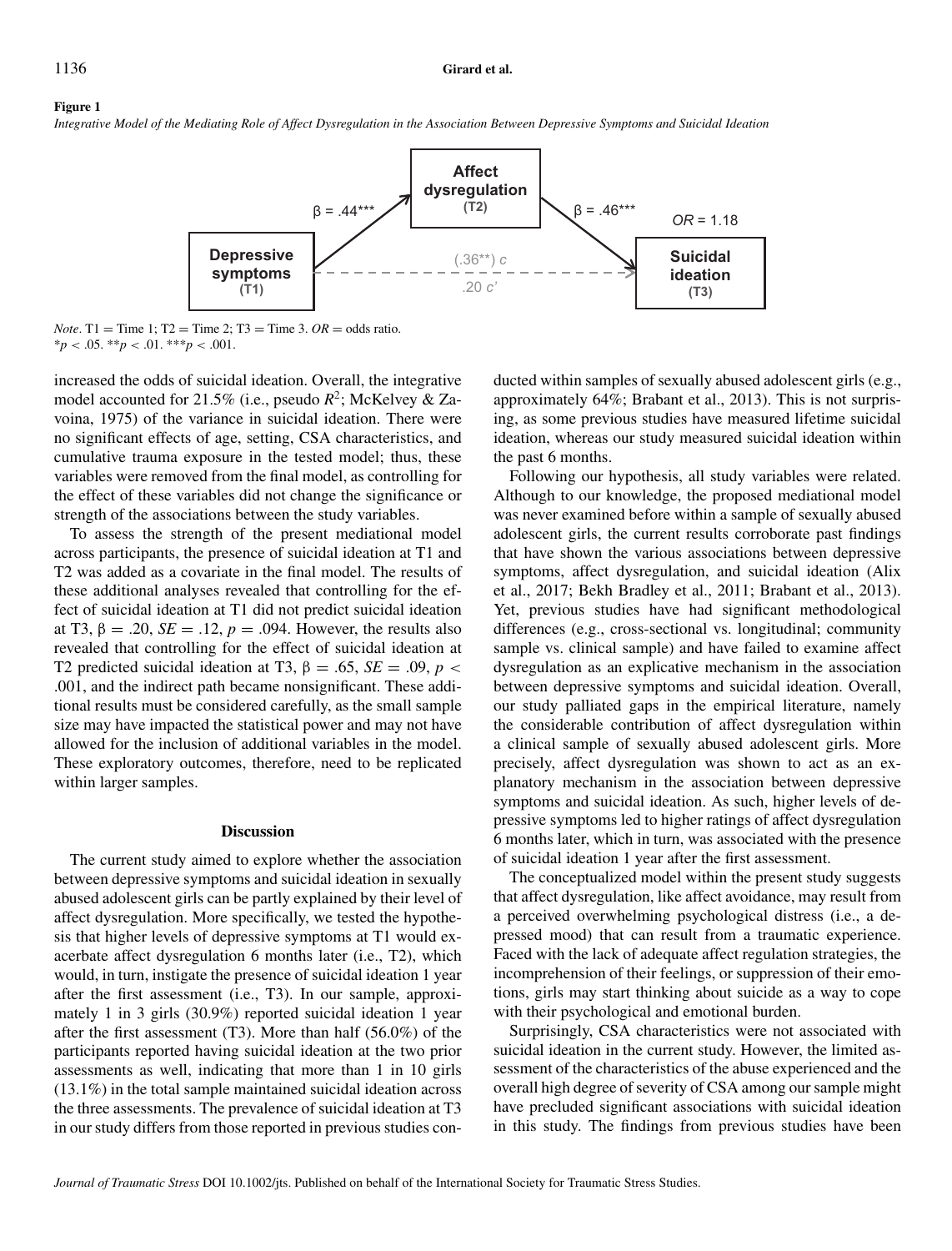inconsistent regarding associations between suicidal ideation and CSA characteristics (Miller et al., 2013). The current results highlight that in CSA victims, depressive symptoms increase the risk of suicidal ideation, through affect dysregulation, independently of the characteristics of the abuse. This study, therefore, adds to the corpus of empirical data showing that CSA victims' symptomatology is one of the best predictors of suicidal risk (Brabant et al., 2013).

Our findings provide information regarding the potential mechanism through which sexually abused adolescent girls susceptible to depressive mood may experience suicidal ideation. The understanding of the mechanism through which sexually abused adolescents may represent a suicide risk is a major priority in treatment. As such, the present findings offer an empirical basis for future intervention programs aimed at adolescent girl victims of CSA. The results support the need to assess past depressive symptoms and subsequent affect regulation difficulties to better prevent suicidal ideation. In a clinical sample, individuals who participated in an adaptation of dialectical behavior therapy for suicidal adolescents were shown to exhibit significant reductions in affect dysregulation and suicidal ideation after 12 weeks of treatment (Rathus & Miller, 2002).

The present findings support the necessity to consider affect dysregulation as a more proximal predictor of suicidal ideation than depressive symptoms. The results also emphasize the need to focus on the improvement of adaptive emotion regulation strategies in psychological treatment with adolescents. Beyond the general capacity to regulate one's emotions, Rajappa and colleagues (2012) indicated that the regulation of negative emotions specific to depression, such as hopelessness, should be targeted in interventions aimed at youth. Other researchers have also recommended improving adolescents' repertoire of affect regulation strategies as a valuable treatment target (Hatkevich et al., 2019). Therefore, suicidality prevention in sexually abused adolescent girls should not only focus on negative affect but also emphasize how these negative emotions can be dealt with. When adolescent girls are upset or depressed, their perception of losing control over their behaviors or the lack of acknowledgment of their emotions may put them at risk for thinking about suicide as a way to cope with negative feelings. Thus, some authors have recommended adding emotional regulation components to trauma-focused interventions for sexually abused adolescent girls, as sexual abuse history may remain a serious predictor of suicidal ideation (Yoon et al., 2018). Furthermore, as the presence of suicidal ideation is a known predictor of suicidal behaviors (O'Connor et al., 2013), practitioners should target the prevention and reduction of suicidal ideation to better diminish the risk of suicide among adolescent girls. The present findings also suggest that depressive symptoms and affect dysregulation should be thoroughly assessed as a means to evaluate suicide risk.

Although the scientific literature (e.g., Cash & Bridge, 2009) and some of our findings suggest that a history of suicidal ideation is the most potent predictor of future suicidality, the proposed mediational model identifies potential malleable mechanisms that can be integrated into treatment and provides new avenues regarding therapeutic goals to be considered. It appears relevant for clinical practice to identify various correlates and determinants that can influence suicidality to gather a more comprehensive picture of adolescents' difficulties and examine how these correlates interact with each other. Thus, our study identified depressive symptoms and affect dysregulation as important interrelated components of suicidal thoughts in sexually abused adolescent girls.

Several study limitations deserve mention. First, the use of self-report measures may convey social desirability bias. Yet, adolescents appear to be in a unique position to report their own subjective experiences of mental health problems (Waters et al., 2003). Second, although the current results demonstrated that depressive symptoms may lead to affect dysregulation, empirical literature could support the hypothesis of alternate directions of the effect that were not examined in this study. Third, the assessment of suicidal ideation relied on a single item and therefore may be subject to statistical misclassification (Millner et al., 2015). Fourth, the attrition rate between each assessment was still noticeable despite multiple strategies to improve participation rates. Fifth, it is impossible to make firm assumptions about the generalizability of the results, as the sample was limited to mostly White, educated adolescent girls who disclosed their abuse and sought services. Sixth, the sample size was small, and a larger sample would be recommended for the detection of the desired indirect effect (i.e., power = .80). However, the *p* values and effect sizes obtained in our study indicated moderate effects. To overcome some of those limitations, future studies should consider strategies to recruit more diverse participants, as the correlates of suicidal ideation may underline specificities unobserved in the present study. In addition, future studies should rely on more comprehensive measures of suicidality and emotion dysregulation and should control for the lagged effect of each variable. Nonetheless, the longitudinal design of the current study remains an asset, as few longitudinal and prospective studies have investigated suicidal ideation among sexually abused adolescent girls.

The present study identified potential predictors of suicidal ideation, thus determining a possible trajectory of suicidality among sexually abused adolescent girls. To our knowledge, this was the first time that affect dysregulation was investigated as a mediator in the link between depressive symptoms and suicidal ideation in a clinical sample of sexually abused adolescent girls. Our findings contribute to the existing knowledge on suicidality in girl victims of CSA and enhance our understanding of the association between depressive symptoms and suicidal ideation. An important conclusion of the study is that sexually abused adolescent girls' symptomatology emerged as an important indicator of suicidal risk. The results accentuate the necessity of investigating and decreasing affect dysregulation rather than depressive symptoms alone throughout the treatment process among adolescent girl victims of CSA. Fundamentally, the present findings suggest potential targets in intervention practices and valuable guidelines for practitioners. In the future,